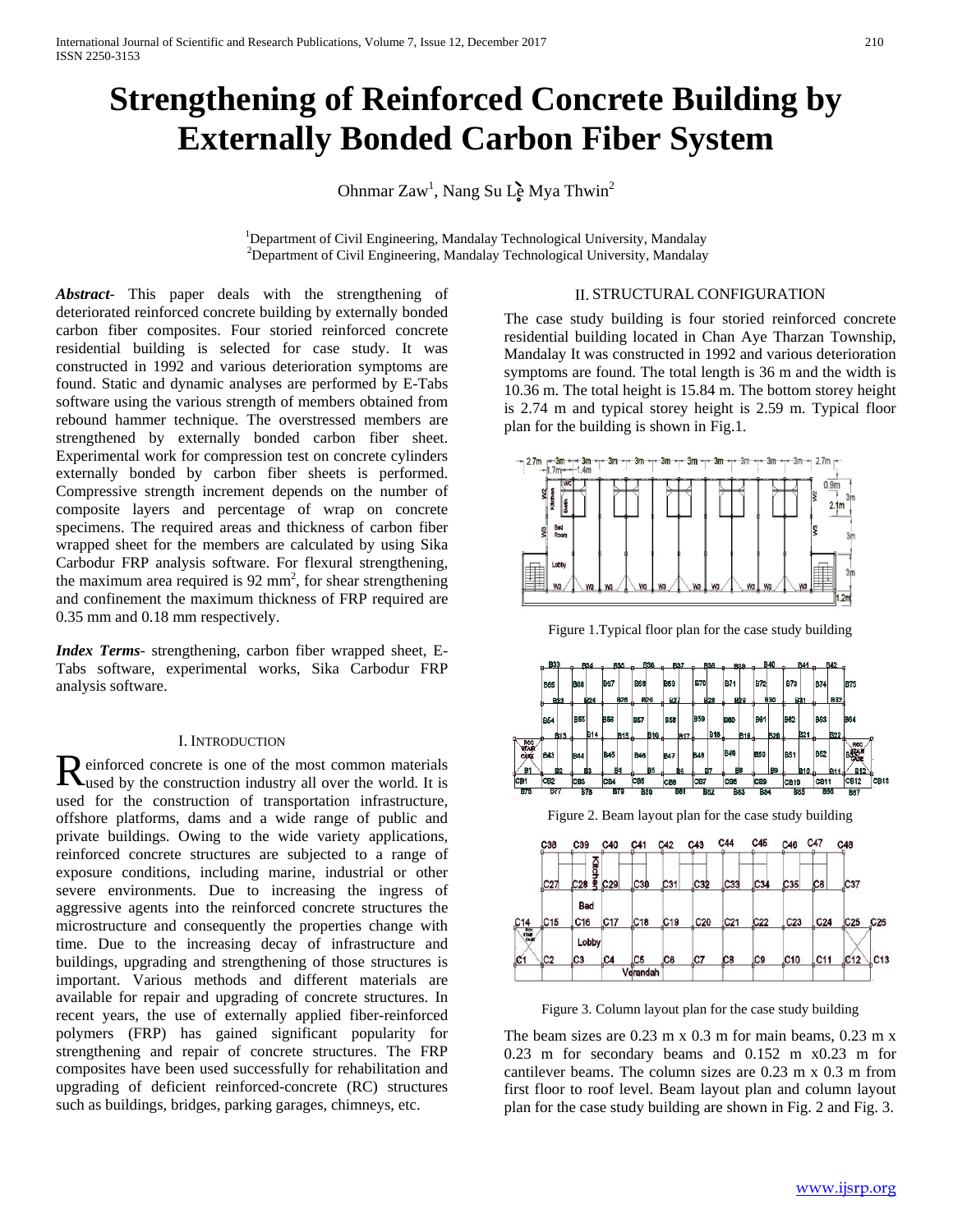# III. DATA PREPARATION FOR ANALYSIS

#### *A. Material properties*

| Material properties for structural data are as follows: |                            |
|---------------------------------------------------------|----------------------------|
| Compressive strength of concrete f'c                    | $= 17 MPa$                 |
| Yield strength of reinforcing steel                     | $= 276 \text{ MPa}$        |
| Modulus of elasticity of steel                          | $2 \times 10^6$ MPa<br>$=$ |

### *B. Loading Consideration*

The applied loads are gravity loads, including dead loads and,  $(17)$ live loads, and lateral loads that include earthquake load and wind load.

#### *C. Dead Load*

Data for dead load are as follows: Unit weight of concrete  $= 23.55 \text{ kN/m}^3$  (150 pcf) 229mm (9 in) thick brick wall  $= 4.78 \text{ kN/m}^2 (100 \text{ psf})$ 115mm (41/2 in)) thick brick wall = 2.39 kN/m<sup>2</sup> (50 psf) Weight of finishing  $= 0.96 \text{ kN/m}^2$  (20 psf)

## *D. Live Load*

| Data for live load are:       |                                    |
|-------------------------------|------------------------------------|
| Live load on residential area | $= 1.92$ kN/m <sup>2</sup> (40psf) |
| Live load on walkway          | $= 1.92$ kN/m <sup>2</sup> (40psf) |
| Live load on stair            | $= 2.87$ kN/m <sup>2</sup> (60psf) |
| Live load on roof             | $= 0.96$ kN/m <sup>2</sup> (20psf) |

*E. Wind Load*

| Required data for wind load are: |                        |
|----------------------------------|------------------------|
| <b>Exposure Type</b>             | $=$ Type B             |
| Basic wind speed                 | $= 128.7$ km/h (80mph) |
| Important factor                 | $=1$                   |
| Windward coefficient             | $= 0.85$               |
| Leeward coefficient              | $= 0.5$                |
| Effective wind exposure          |                        |
| height                           | $=12.8m$               |
|                                  |                        |

#### *F. Earthquake Load*

The required data for earthquake loading are as follows: Seismic zone  $= 4$ Seismic source type  $= A$ Soil Type  $= SD$ Seismic response coefficient (Ca) =  $0.44$ Na Seismic response coefficient  $(Cv) = 0.64Nv$ Near Source factor  $Na = 1$ Near Source factor  $Nv = 1$ Response modification factor  $= 8.5$ 

#### *G. Load Combination*

Design Load combination s are as follows : (1) 1.4(DL+SD)

- (2) 1.4(DL+SD)+1.7LL
- (3) 1.05(DL+SD)+1.27LL+1.275WXP
- (4) 1.05(DL+SD)+1.27LL+1.275WXP
- (5) 1.05(DL+SD)+1.275LL+1.275WYP
- (6) 1.05(DL+SD)+1.27LL+1.275WYP
- (7) 0.9 (DL+SD)+1.3WXP
- (8) 0.9 (DL+SD)+1.3WXN

(9) 0.9 (DL+SD)+1.3WYP (10) 0.9 (DL+SD)+1.3WYN (11) 1.05(DL+SD)+1.28LL+EX (12) 1.05(DL+SD)+1.28LL-EX (13) 1.05(DL+SD)+1.28LL+EY (14) 1.05(DL+SD)+1.28LL-EY (15) 0.9 (DL+SD)+1.02EX (16) 0.9 (DL+SD)-1.02EX (17) 0.9 (DL+SD)+1.02EY (17) (18) 0.9 (DL+SD)-1.02EY  $(19) (19) 16 D1+1.28L1+EX$ (20) 1.16 DL+1.28LL - EX  $(21)$  1.16 DL+1.28LL + EY (22) 1.16 DL+1.28LL - EY (23) 0.9 DL+ 1.02EX (24) 0.9 DL- 1.02EX (25) 0.9 DL+ 1.02EX (26) 0.9 DL- 1.02EX

# *H. Modelling of the Case Study Building*

Three dimensional view (3D) of the proposed building is shown in Fig .4.



Figure 4. 3D View of the proposed building

# IV. STATIC AND DYNAMIC ANALYSIS FOR CASE STUDY BUILDING

For the case study building, since deterioration symptoms such as cracking and spalling are observed, it is required to know the condition of concrete. So rebound hammer technique has been used to know the in-situ compressive strength of concrete. The in-situ compressive strengths of floor beams and first floor columns obtained from rebound hammer technique are shown in Fig.5 to Fig.9.



Figure 5. Compressive strength (MPa) of first floor beams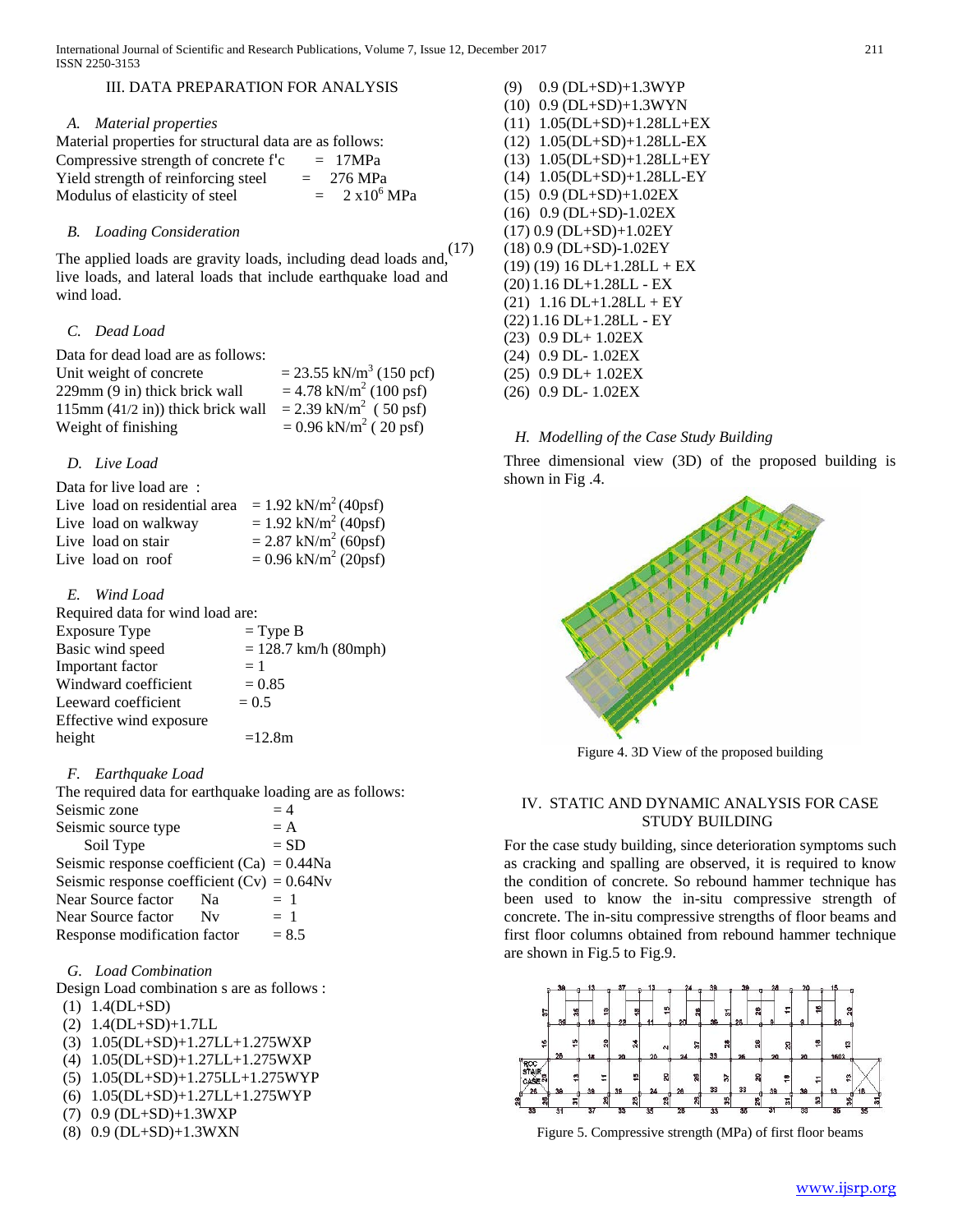

Figure 9. Compressive strength (MPa) of first floor columns

Static and dynamic analyses are performed using these various compressive strengths of the building to check the member sizes and structural capacity. The design strength of the case study building is 17 Mpa. The minimum and the maximum steel ratios are 0.005 and 0.0232. For all cantilever beams (0.152 m x 0.23 m), the minimum and maximum steel areas are 145 mm<sup>2</sup> and 674 mm<sup>2</sup>. For main beams  $(0.23 \text{ m} \times 0.3 \text{ m})$ the minimum and maximum steel areas are  $276$  mm<sup>2</sup> and  $1280$ mm<sup>2</sup>. The provided steel area is 258 mm<sup>2</sup> at top and bottom for cantilever beams and 604 mm<sup>2</sup> for main beams. According to static and dynamic analysis results, all the cantilever beams CB1 to CB13 and the main beams B23 to B32 in all storey levels require to be strengthened. The compressive strength of columns less than 20MPa in the first floor are also necessary to be increased to satisfy the dynamic analysis. Table.1 shows the members require to be strengthened from first floor to roof levels from static and dynamic analysis results.

Table 1. Floor Beams and Columns Required to be Strengthened

| Floor             | Beam                                                | Strength<br>Obtained | Size<br>(m x m)          |
|-------------------|-----------------------------------------------------|----------------------|--------------------------|
|                   | CB1,CB5,CB6<br>CB2,CB4,CB7,                         | (MPa)<br>$<$ 30      | 0.152x0.23<br>0.152x0.23 |
|                   | CB9<br>CB3,CB10,                                    |                      | 0.152x0.23               |
|                   | CB13,CB11,<br>CB <sub>18</sub>                      | $<$ 35               | 0.152x0.23               |
|                   | <b>CB8,CB12</b>                                     | < 40                 |                          |
|                   | <b>B23, B28</b>                                     | < 40                 | 0.152x0.23               |
|                   | B24, B26, B30,<br>B31                               | < 17                 | 0.23x0.3                 |
| $1^{\text{st}} F$ | B25, B27                                            | < 25                 | 0.23x0.3                 |
|                   | B29, B32                                            | $<$ 30               | $0.23 \times 0.3$        |
|                   | C5,C6,C13,C16,<br>C19,C33,C34                       | 12 < 17              | $0.23 \times 0.3$        |
|                   | C17, C18, C20,<br>C21, C22, C23<br>C29,C31          | 9 < 17               | $0.23 \times 0.3$        |
|                   | C25,C32                                             | 20                   | $0.23 \times 0.3$        |
|                   | C <sub>36</sub>                                     | 16 < 17              | $0.23 \times 0.3$        |
|                   | C <sub>15</sub> ,C <sub>26</sub>                    | 18                   | $0.23 \times 0.3$        |
|                   | CB1,CB7,<br>$CB6$ , $CB11$                          | $<$ 30               | 0.152x0.23               |
|                   | CB2                                                 | < 40                 | 0.152x0.23               |
|                   | $\overline{CB}$ 3,CB13,<br>CB4.<br>CB10,CB12        | < 25                 | 0.152x0.23               |
|                   | CB5                                                 | $<$ 35               | 0.152x0.23               |
| $2^{\text{nd}} F$ | CB8,CB9                                             | < 20                 | 0.152x0.23               |
|                   | <b>B23</b>                                          | < 35                 | 0.23x0.3                 |
|                   | B24, B31                                            | < 25                 | 0.23x0.3                 |
|                   | B <sub>25</sub> , B <sub>27</sub> , B <sub>28</sub> | < 20                 | 0.23x0.3                 |
|                   | B <sub>26</sub> , B <sub>29</sub> , B <sub>32</sub> | < 17                 | 0.23x0.3                 |
|                   | CB <sub>1</sub>                                     | < 40                 | 0.152x0.23               |
|                   | CB2,CB10                                            | < 25                 | 0.152x0.23               |
|                   | CB3,CB4,CB5,<br>CB6,CB7,CB9,<br>CB12,CB13           | < 20                 | 0.152x0.23               |
|                   | CB10                                                | < 25                 | 0.152x0.23               |
| $3^{\text{rd}}$ F | CB11                                                | < 17                 | 0.152x0.23               |
|                   | <b>B23</b>                                          | $<$ 35               | 0.23x0.3                 |
|                   | B24, B28, B30                                       | < 25                 | 0.23x0.3                 |
|                   | B25, B26                                            | $<$ 30               | 0.23x0.3                 |
|                   | B27, B29, B31                                       | < 17                 | 0.23x0.3                 |
|                   | B32                                                 | < 20                 | 0.23x0.3                 |
|                   | CB2,                                                | $<$ 30               | 0.152x0.23               |
| Roof              | CB12                                                | < 40                 | 0.152x0.23               |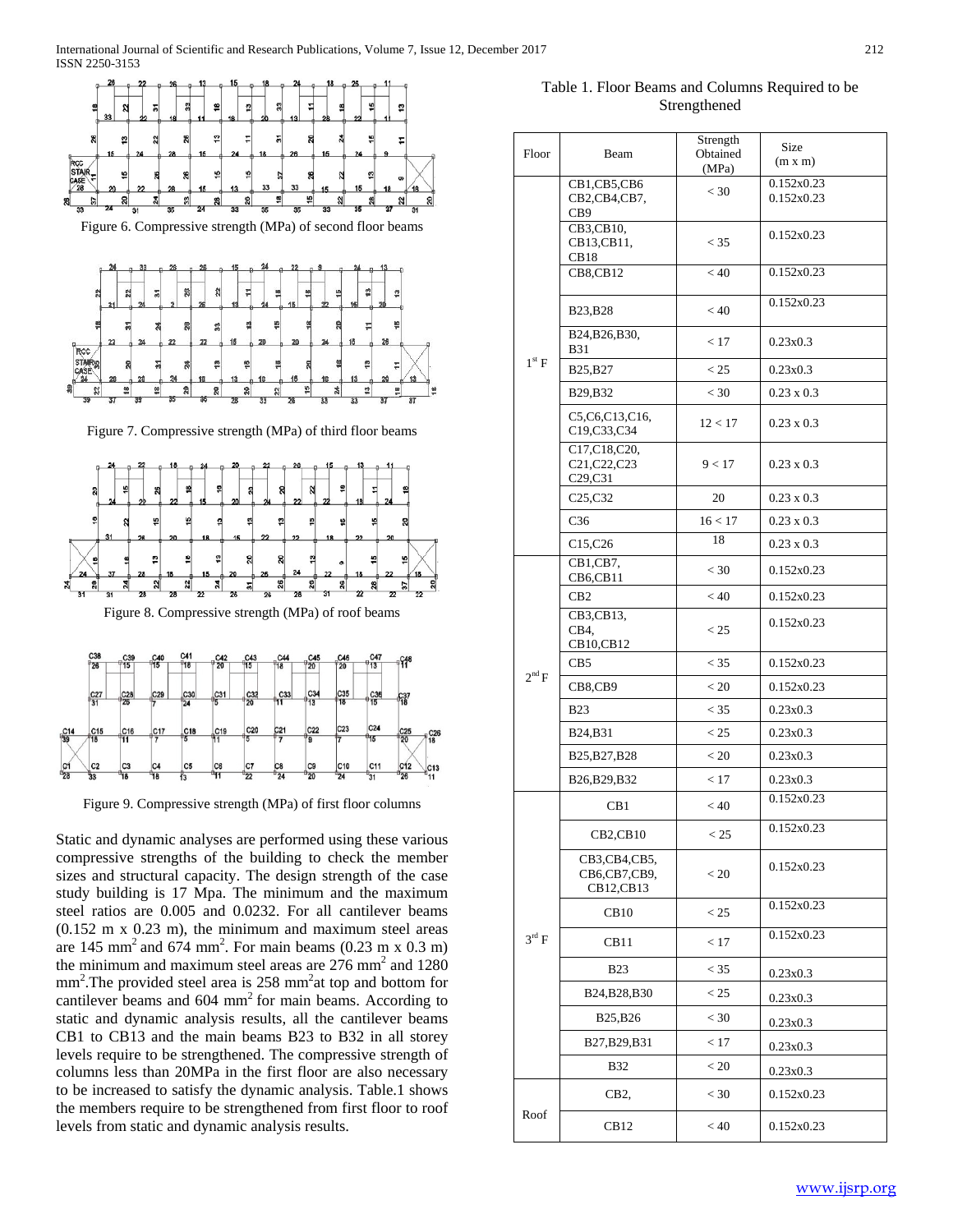# V. EXPERIMENTAL WORK FOR FRP CONFINED CONCRETE CYLINDERS

Axial compression test for concrete cylinders bonded by carbon fiber composite is performed to investigate the strength results. Concrete specimens for selected three concrete mixtures 6 MPa, 10 MPa and 15 MPa are prepared using 150 mm x 300 mm cylindrical molds. The design slump of the concrete is between 75 to 100 mm. The carbon fiber sheets used in this study are the UT 70-30 G product, a unidirectional wrap made in Japan. The manufacturer's guaranteed tensile strength for this carbon fiber is  $3.4 \text{ kN/mm}^2$ , with a tensile modulus of 245 kN/mm<sup>2</sup>, and a sheet thickness of 0.167 mm. The resin system used to bond the carbon fabrics over the cylinders in this work is Sikadur-330, the epoxy resin made of two-parts, resin and hardener. The mixing ratio of the two components was 4:1. The properties of the resin are given in Table 2.

|  | Table 2. Properties of the Resin Sikadur-330 |
|--|----------------------------------------------|
|--|----------------------------------------------|

| Properties             | Values                                  |
|------------------------|-----------------------------------------|
| Density about          | 1.3 at $20^\circ$ C                     |
| Ultimate elongation    | 0.9% after 7 days at $23 \text{°C}$     |
| Tensile strength       | 30MPa after 7 days at 23 $\mathbb{C}$   |
| Tensile modulus        | 4500MPa after 7 days at $23^\circ$ C    |
| Flexural modulus       | 3800MPa after 7 days at 23 $\mathbb{C}$ |
| Temperature resistance | Exposure condition until $50^{\circ}$ C |

After 28 days of curing concrete cylinders, FRP jackets are applied to the specimens by hand lay-up of CFRP wraps with an epoxy resin. The components are thoroughly mixed with a mixing spindle for at least 3min. The concrete cylinders are cleaned and completely dried before the resin is applied. The mixed Sikadur-330 epoxy resin is directly applied to the substrate. The fabric is carefully placed into the resin with gloved hands and any irregularities or air pockets are smoothed out using a plastic laminate roller. The roller is continuously used until the resin is reflected on the surface of the fabric, an indication of full wetting. After the application of the first wrap of the CFRP, a second layer of resin is applied to the surface of the first layer to allow the impregnation of the second layer of the CFRP. Before testing the wrapped cylinder specimens are stored at room temperature for one day. Specimens are loaded under a monotonic uniaxial compression load upto failure. The applied compressive load is 0.3 MPa/s and is recorded automatically. The compressive strength results of 6 MPa and 10 MPa, fully jacketed with carbon fiber sheet throughout the height of the specimens are listed in Table 3.

For concrete cylinders 6 MPa, confined with CFRP composite, the one-layer specimen exhibits an increase in 289% and the two-layer specimen exhibits an increase in 478% of strength.

Table 3. Compressive Strength Results for 6MPa and 10MPa

| Mix<br>(MPa) | No of<br>Specimens | Unconfined<br>Strength | Strength<br>$(1)$ Layer)<br>(Full) | Strength<br>(2Layer)<br>(Full) |
|--------------|--------------------|------------------------|------------------------------------|--------------------------------|
| 6            |                    | 9MPa                   | 35MPa                              | 52MPa                          |
| 10           |                    | 11.3MPa                | 37MPa                              | 74MPa                          |

For concrete mixture 10 MPa, the one- layer specimen exhibits an increase in 236%. The two-layer specimen exhibits an increase in 555% in strength greater than the one-layer specimen. For concrete mixture15 MPa, only 75% (100 mm at the middle) and 33% (50 mm at the middle) of the height of the specimens are jacketed by carbon fiber sheet. The failure patterns of confined concrete cylinders are shown in Fig.10. Fully confined concrete cylinders fail by rupturing of only the center part of the carbon fiber sheet by giving a snapping song in an explosive manner. For 75% and 33%, the cylinder fails starting from the cracking of unconfined concrete at the top or bottom part of the cylinders.



Figure 10. Failure patterns of FRP confined concrete

Table 4**.** Compressive Strength Results for 15MPa

| Mix<br>(MPa) | No of<br>Specimens | Unconfined<br>Strength | Strength<br>$(1)$ Layer) | Strength<br>(2Layer) |
|--------------|--------------------|------------------------|--------------------------|----------------------|
| 15<br>(75%)  |                    | 13MPa                  | 40MPa                    | 45MPa                |
| 15<br>(33%)  |                    | 13MPa                  | 19MPa                    | 25MPa                |

The compressive strengths for 15MPa obtained from compression test are shown in Table 4. For 75% wrapping, the one layer specimen shows an increase in 208% of compressive strength while for the two- layer specimens, the increment of strength is 246%. For 33% wrapping, strength increments are much lower than that of 75% wrapping. The one-layer specimen exhibits an increase in 46% while for the two-layer specimen, there is an increment of 92% in compressive strength. Overall, it can be seen that carbon fiber composite can be used to enhance the ultimate strength.